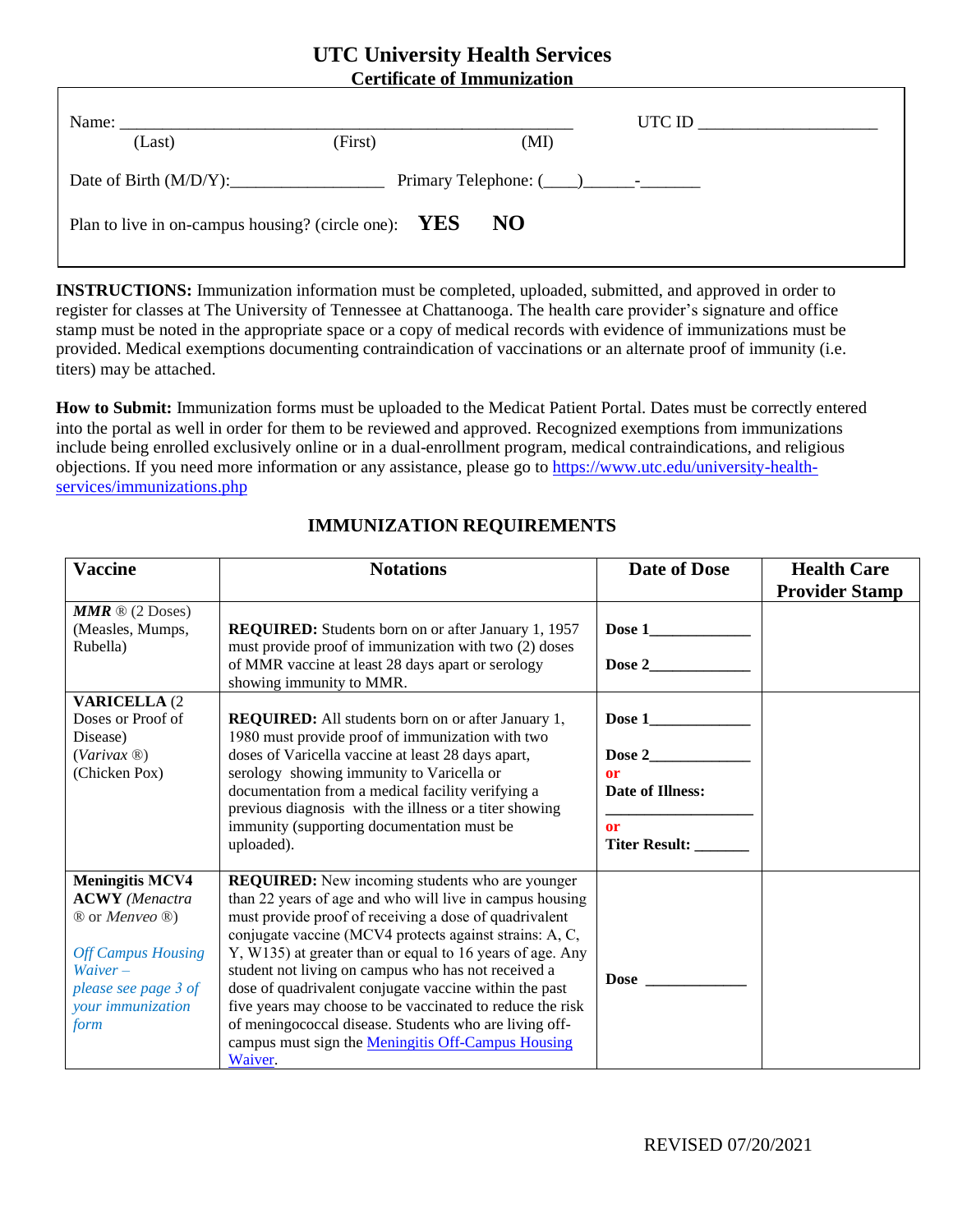### **IMMUNIZATION RECOMMENDATIONS**

| <b>Tetanus or TdaP</b><br>(Adacel <sup>®</sup> or Boostrix <sup>®</sup> )                           | <b>RECOMMENDED</b> within last 10 years. Tetanus<br>vaccine can help prevent tetanus disease, commonly<br>known as "lockjaw", a serious disease that causes<br>painful tightening of the muscles, usually all over the<br>body, especially the jaw. This vaccine is<br>recommended, not required. Tdap also contains<br>protection from Pertussis (whooping cough). | □<br><b>Tetanus</b><br><b>TdaP</b><br>□<br><b>Dose</b> |
|-----------------------------------------------------------------------------------------------------|---------------------------------------------------------------------------------------------------------------------------------------------------------------------------------------------------------------------------------------------------------------------------------------------------------------------------------------------------------------------|--------------------------------------------------------|
| <b>Hepatitis B</b> $\circledR$<br>(Series of 3 doses)                                               | <b>RECOMMENDED:</b> Students may upload<br>documentation and input dates of Hepatitis B dosing.<br>For information on Hepatitis B, please refer to the<br>Centers for Disease Control and Prevention website.<br>Proof of immunization with a three-dose regimen and<br>a (+) antibody titer is required for all Health Science<br>students.                        | Dose 3                                                 |
| <b>COVID-19 (Circle One)</b><br><b>PFIZER</b><br><b>MODERNA</b><br><b>JANSSEN J&amp;J</b><br>OTHER: | <b>RECOMMENDED:</b> Students may upload<br>documentation and input dates of COVID dosing. For<br>information on COVID, please refer to the Centers for<br>Disease Control and Prevention website.                                                                                                                                                                   |                                                        |
| <b>Hepatitis A</b>                                                                                  | <b>RECOMMENDED:</b> Students may upload<br>documentation and input dates of Hepatitis A dosing.<br>For information on Hepatitis A, please refer to the<br>Centers for Disease Control and Prevention website.                                                                                                                                                       |                                                        |
| Meningococcal<br><b>Serogroup B</b><br>(Bexsero® or<br>Trumemba <sup>®</sup> )                      | <b>RECOMMENDED:</b> Students may upload<br>documentation and input dates of Meningitis B<br>dosing. For information on Meningitis B, please refer<br>to the Centers for Disease Control and Prevention<br>website.                                                                                                                                                  | Dose 1<br>Dose 2                                       |
| <b>Human Papillomavirus</b><br>(HPV)                                                                | <b>RECOMMENDED:</b> Students may upload<br>documentation and input dates of HPV dosing. For<br>information on HPV, please refer to the Centers for<br>Disease Control and Prevention website.                                                                                                                                                                       | Dose 1                                                 |